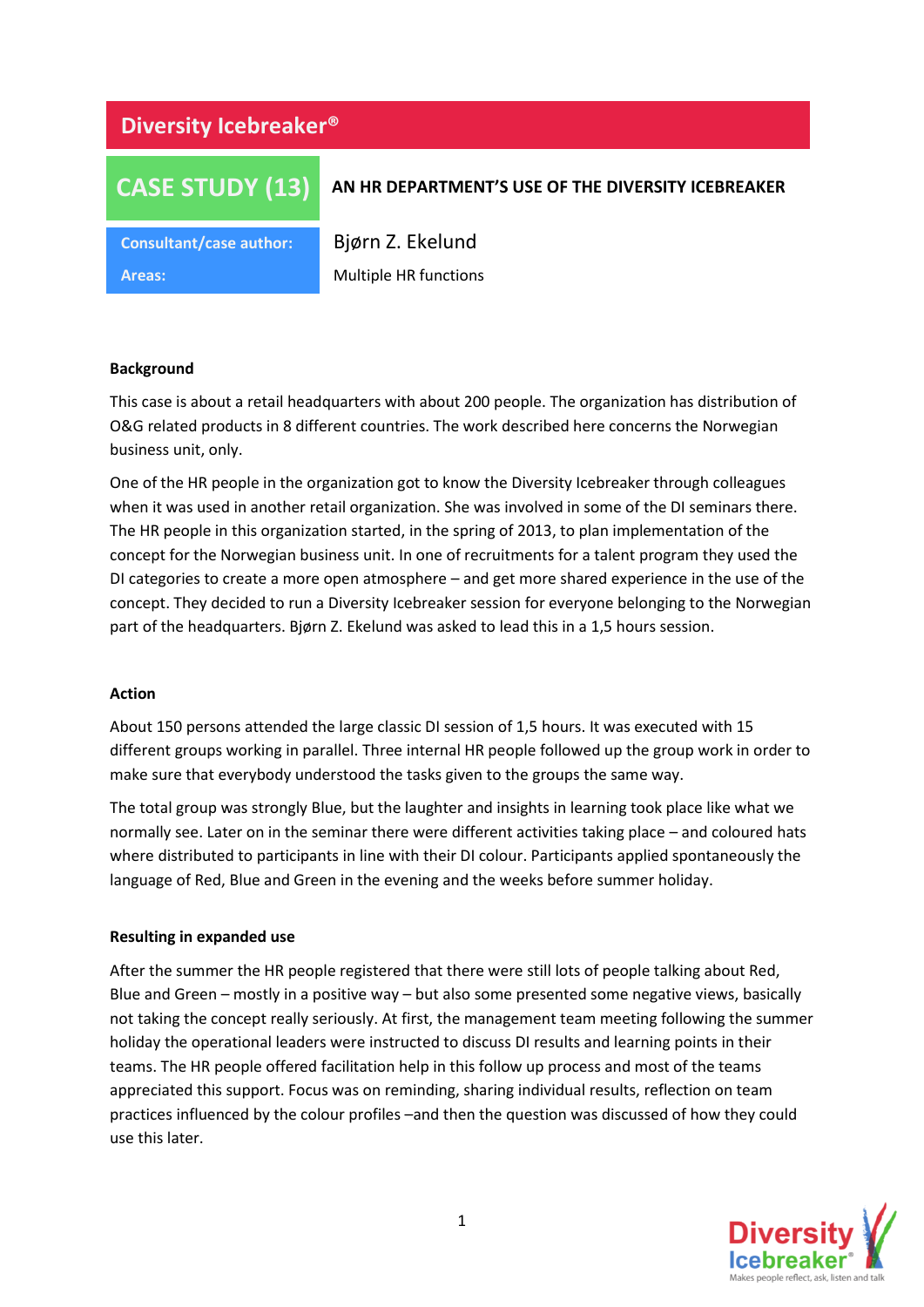A large IT project was strongly influencing the organization this autumn, and in one of the reviewing processes during this project the participants were distributed in different mono coloured groups to review the project with a special colour perspective. Since the organization where constituted mainly of people that were really Blue – the ideas that came from the Green and Red group were different from normal review feedback, and for this reason very valuable.

In internal meetings the HR people have used the colour categories in examples in their information giving. It seems that some interactions in the teams and among leaders have been "explained" by the challenging differences between Green and Blue persons.

# **Seeking more information for further development**

At this stage they asked for a meeting with experienced consultants from Human Factors AS in order to learn from other's practice. We spent 2 hours together exploring their initial ideas. Their focus was: "How can we utilize the Red, Blue and Green in the ordinary activities that the management and HR department control? And, especially, how can the different initiatives support each other in order to implement the language in practice?" This was a true innovative meeting where we from Human Factors AS shared ideas from different organizations and seminars. Some new ideas came up. But, an essential part as well as the feeling of being more secure on how they as HR people could work in order to strengthen the application of Red, Blue and Green perspectives – and how this could be linked to activities in the organization that created value. They felt energized, courageous and looked forward with joy. We were impressed about their attitude and initiatives. We very often experience HR people who would like us to present what we can do and offer them. This time we met a group of HR people that asked jointly "How can we utilize this tool inside our on-going activities in order to promote business?" What we saw was that the easy understandable and functional language of Red, Blue and Green was taken by the HR people as a tool to realize business objectives –and we were invited in as a creative player in interaction with their ideas and practice. They really took charge. We think they will really make a success out of it.

# **Ideas that emerged in the meeting**

- Could it be possible to look at the communication of performance criteria for managers and employees, and in their implementation, in terms of the colour codes in order to make it more positive and easy understandable? Yes, it was possible, except "personal integrity" which probably is neither Red, Blue nor Green – but probably a mix.
- In change processes Red, Blue and Green could be applied as an easy model for managing change in personal interaction, both for leaders communicating with employes as well as for interaction between employees. Green: Purpose/Why. Blue: Processes /What. Red: People /Who.
- Next summer there will be arranged a large franchise / managers gathering with 300 participants. The use of DI in the seminar in a traditional way was suggested by the HR people, but ideas were also shared from earlier research on Red, Blue and Green where shop management perspectives and customer interaction could be in focus. Red, Blue and Green was first time used in order to train for diversified interaction with customers in 1995.